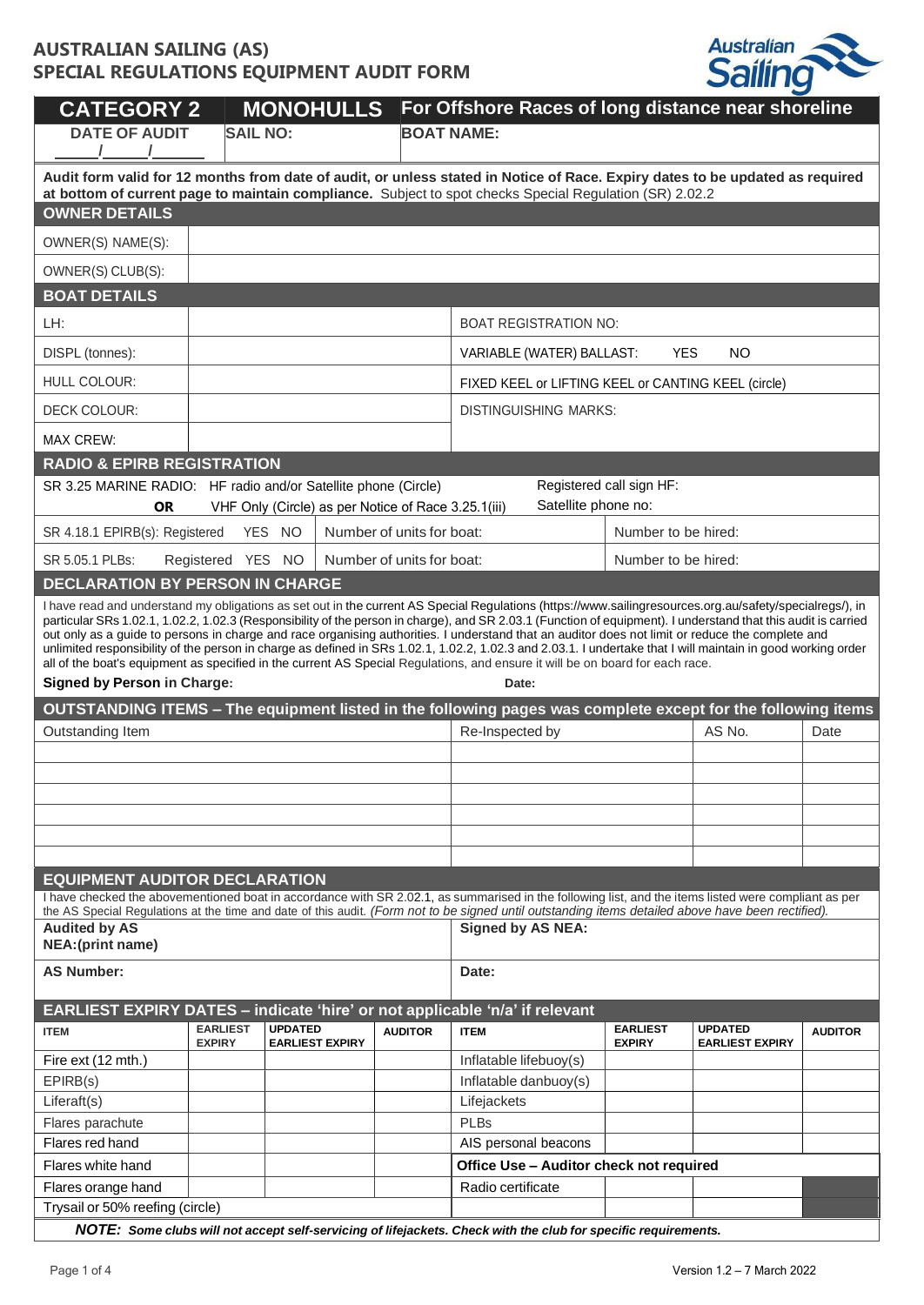**/ /**



|                      |                 | CATEGORY 2   MONOHULLS   For Offshore Races of long distance near shoreline |
|----------------------|-----------------|-----------------------------------------------------------------------------|
| <b>DATE OF AUDIT</b> | <b>SAIL NO:</b> | <b>BOAT NAME:</b>                                                           |

This section to be completed and **ticked or initialled** by person in charge (P) and auditor(A). If item not applicable, mark 'n/a' or dash '-'

| Reg              |                                                                   |                                                                                                                                                                                                                                                                                                                                                                                                                                                                                                                                                                                                                                                                                                                                                                                                                                                                                                                                                                                                                                                                                                                                                                                                                                                                                                                                                                                                                                                                                                                         |  |  |  |  |
|------------------|-------------------------------------------------------------------|-------------------------------------------------------------------------------------------------------------------------------------------------------------------------------------------------------------------------------------------------------------------------------------------------------------------------------------------------------------------------------------------------------------------------------------------------------------------------------------------------------------------------------------------------------------------------------------------------------------------------------------------------------------------------------------------------------------------------------------------------------------------------------------------------------------------------------------------------------------------------------------------------------------------------------------------------------------------------------------------------------------------------------------------------------------------------------------------------------------------------------------------------------------------------------------------------------------------------------------------------------------------------------------------------------------------------------------------------------------------------------------------------------------------------------------------------------------------------------------------------------------------------|--|--|--|--|
| 2.03.1<br>2.03.2 |                                                                   |                                                                                                                                                                                                                                                                                                                                                                                                                                                                                                                                                                                                                                                                                                                                                                                                                                                                                                                                                                                                                                                                                                                                                                                                                                                                                                                                                                                                                                                                                                                         |  |  |  |  |
|                  |                                                                   |                                                                                                                                                                                                                                                                                                                                                                                                                                                                                                                                                                                                                                                                                                                                                                                                                                                                                                                                                                                                                                                                                                                                                                                                                                                                                                                                                                                                                                                                                                                         |  |  |  |  |
| $3.01 -$         |                                                                   |                                                                                                                                                                                                                                                                                                                                                                                                                                                                                                                                                                                                                                                                                                                                                                                                                                                                                                                                                                                                                                                                                                                                                                                                                                                                                                                                                                                                                                                                                                                         |  |  |  |  |
| 3.05             | Authority requirements                                            |                                                                                                                                                                                                                                                                                                                                                                                                                                                                                                                                                                                                                                                                                                                                                                                                                                                                                                                                                                                                                                                                                                                                                                                                                                                                                                                                                                                                                                                                                                                         |  |  |  |  |
|                  |                                                                   | <b>Structural Fixed Deck Items</b><br>P<br>Δ<br>Equipment functions & adequate for intended use<br>Ballast & heavy equipment secured<br>Section 3 Part 1 - Structural Features, Stability. See<br>Keel and Rudder Inspection Form, and Organising<br>(a)(i) Hatches above water when heeled 90°<br>(a)(ii) 4 non-conforming hatches permitted; 2 per side,<br>(a)(ii) Non-conforming hatches kept shut while racing<br>(b) Hatches capable of being immediately shut;<br>(i) Operable from above and below<br>(ii) Functions independently of blocking devices<br>(b) Blocking devices (e.g. washboards)<br>(i) Capable of being retained with hatch open or shut<br>Number of cockpit drains required: <8.5 m: 2 x 25 mm<br>Age/Series Date pre 07/77 & >8.5 m; 2 x 25 mm<br>Age/Series Date post 07/77 & >8.5 m; 4 x 20 mm<br>(a) Lifelines, stanchions, pulpits effectively<br>(e) Pulpit & stanchion bases not inboard by > 150 mm<br>or 5% of Bmax nor outboard of working deck<br>(f) Stanchions straight, vertical; first 50 mm $\leq$ 10 mm<br>displ. and angle $\leq$ 10 deg. from 50 mm above deck<br>(i) Lifelines taut with 4kg applied; $\leq$ 50mm for upper, $\leq$<br>120mm for intermediate<br>(a) Lifelines uncoated stainless steel wire<br>Toe rail min height 20 mm (age date before 01/81)<br>2 manual bilge pumps; 1 above, 1 below operable<br>with boat/seats shut; permanent discharge pipes<br>Bilge pump not to discharge into closed cockpit<br>Bilge pump not connected to cockpit drains |  |  |  |  |
| 3.06.1           | (a) 2 exits, 1 forward of mast                                    |                                                                                                                                                                                                                                                                                                                                                                                                                                                                                                                                                                                                                                                                                                                                                                                                                                                                                                                                                                                                                                                                                                                                                                                                                                                                                                                                                                                                                                                                                                                         |  |  |  |  |
|                  | (Refer to regulation for minimum clearance)                       |                                                                                                                                                                                                                                                                                                                                                                                                                                                                                                                                                                                                                                                                                                                                                                                                                                                                                                                                                                                                                                                                                                                                                                                                                                                                                                                                                                                                                                                                                                                         |  |  |  |  |
| 3.07.1           | No hatches forward of maximum beam open inwards                   |                                                                                                                                                                                                                                                                                                                                                                                                                                                                                                                                                                                                                                                                                                                                                                                                                                                                                                                                                                                                                                                                                                                                                                                                                                                                                                                                                                                                                                                                                                                         |  |  |  |  |
|                  | except if size $< 0.071$ m <sup>2</sup>                           |                                                                                                                                                                                                                                                                                                                                                                                                                                                                                                                                                                                                                                                                                                                                                                                                                                                                                                                                                                                                                                                                                                                                                                                                                                                                                                                                                                                                                                                                                                                         |  |  |  |  |
|                  |                                                                   |                                                                                                                                                                                                                                                                                                                                                                                                                                                                                                                                                                                                                                                                                                                                                                                                                                                                                                                                                                                                                                                                                                                                                                                                                                                                                                                                                                                                                                                                                                                         |  |  |  |  |
|                  |                                                                   |                                                                                                                                                                                                                                                                                                                                                                                                                                                                                                                                                                                                                                                                                                                                                                                                                                                                                                                                                                                                                                                                                                                                                                                                                                                                                                                                                                                                                                                                                                                         |  |  |  |  |
| 3.07.2           | size $< 0.071$ m <sup>2</sup>                                     |                                                                                                                                                                                                                                                                                                                                                                                                                                                                                                                                                                                                                                                                                                                                                                                                                                                                                                                                                                                                                                                                                                                                                                                                                                                                                                                                                                                                                                                                                                                         |  |  |  |  |
|                  |                                                                   |                                                                                                                                                                                                                                                                                                                                                                                                                                                                                                                                                                                                                                                                                                                                                                                                                                                                                                                                                                                                                                                                                                                                                                                                                                                                                                                                                                                                                                                                                                                         |  |  |  |  |
|                  | permanently attached lid                                          |                                                                                                                                                                                                                                                                                                                                                                                                                                                                                                                                                                                                                                                                                                                                                                                                                                                                                                                                                                                                                                                                                                                                                                                                                                                                                                                                                                                                                                                                                                                         |  |  |  |  |
| 3.07.3           | Non-conforming hatches labelled                                   |                                                                                                                                                                                                                                                                                                                                                                                                                                                                                                                                                                                                                                                                                                                                                                                                                                                                                                                                                                                                                                                                                                                                                                                                                                                                                                                                                                                                                                                                                                                         |  |  |  |  |
|                  | 'Not to be opened at sea'                                         |                                                                                                                                                                                                                                                                                                                                                                                                                                                                                                                                                                                                                                                                                                                                                                                                                                                                                                                                                                                                                                                                                                                                                                                                                                                                                                                                                                                                                                                                                                                         |  |  |  |  |
|                  | Blocking device for low sill companionway                         |                                                                                                                                                                                                                                                                                                                                                                                                                                                                                                                                                                                                                                                                                                                                                                                                                                                                                                                                                                                                                                                                                                                                                                                                                                                                                                                                                                                                                                                                                                                         |  |  |  |  |
|                  | (a) Companionway hatch securing arrangement                       |                                                                                                                                                                                                                                                                                                                                                                                                                                                                                                                                                                                                                                                                                                                                                                                                                                                                                                                                                                                                                                                                                                                                                                                                                                                                                                                                                                                                                                                                                                                         |  |  |  |  |
|                  |                                                                   |                                                                                                                                                                                                                                                                                                                                                                                                                                                                                                                                                                                                                                                                                                                                                                                                                                                                                                                                                                                                                                                                                                                                                                                                                                                                                                                                                                                                                                                                                                                         |  |  |  |  |
| 3.07.4           |                                                                   |                                                                                                                                                                                                                                                                                                                                                                                                                                                                                                                                                                                                                                                                                                                                                                                                                                                                                                                                                                                                                                                                                                                                                                                                                                                                                                                                                                                                                                                                                                                         |  |  |  |  |
|                  |                                                                   |                                                                                                                                                                                                                                                                                                                                                                                                                                                                                                                                                                                                                                                                                                                                                                                                                                                                                                                                                                                                                                                                                                                                                                                                                                                                                                                                                                                                                                                                                                                         |  |  |  |  |
|                  | (ii) Secured to boat (e.g. by lanyard)                            |                                                                                                                                                                                                                                                                                                                                                                                                                                                                                                                                                                                                                                                                                                                                                                                                                                                                                                                                                                                                                                                                                                                                                                                                                                                                                                                                                                                                                                                                                                                         |  |  |  |  |
|                  | (iii) Permit exit in event of inversion                           |                                                                                                                                                                                                                                                                                                                                                                                                                                                                                                                                                                                                                                                                                                                                                                                                                                                                                                                                                                                                                                                                                                                                                                                                                                                                                                                                                                                                                                                                                                                         |  |  |  |  |
| 3.08.1           | Cockpit strong, self-draining, & watertight (3.08.2)              |                                                                                                                                                                                                                                                                                                                                                                                                                                                                                                                                                                                                                                                                                                                                                                                                                                                                                                                                                                                                                                                                                                                                                                                                                                                                                                                                                                                                                                                                                                                         |  |  |  |  |
| 3.08.3           | Bilge pump outlet not connected to cockpit drain                  |                                                                                                                                                                                                                                                                                                                                                                                                                                                                                                                                                                                                                                                                                                                                                                                                                                                                                                                                                                                                                                                                                                                                                                                                                                                                                                                                                                                                                                                                                                                         |  |  |  |  |
|                  |                                                                   |                                                                                                                                                                                                                                                                                                                                                                                                                                                                                                                                                                                                                                                                                                                                                                                                                                                                                                                                                                                                                                                                                                                                                                                                                                                                                                                                                                                                                                                                                                                         |  |  |  |  |
| 3.08.7           |                                                                   |                                                                                                                                                                                                                                                                                                                                                                                                                                                                                                                                                                                                                                                                                                                                                                                                                                                                                                                                                                                                                                                                                                                                                                                                                                                                                                                                                                                                                                                                                                                         |  |  |  |  |
|                  |                                                                   |                                                                                                                                                                                                                                                                                                                                                                                                                                                                                                                                                                                                                                                                                                                                                                                                                                                                                                                                                                                                                                                                                                                                                                                                                                                                                                                                                                                                                                                                                                                         |  |  |  |  |
|                  | continuous deck barrier                                           |                                                                                                                                                                                                                                                                                                                                                                                                                                                                                                                                                                                                                                                                                                                                                                                                                                                                                                                                                                                                                                                                                                                                                                                                                                                                                                                                                                                                                                                                                                                         |  |  |  |  |
|                  | (b) Minimum heights of lifelines and pulpit rails above           |                                                                                                                                                                                                                                                                                                                                                                                                                                                                                                                                                                                                                                                                                                                                                                                                                                                                                                                                                                                                                                                                                                                                                                                                                                                                                                                                                                                                                                                                                                                         |  |  |  |  |
|                  | working deck, note 1993 Primary Launch or LH $\leq$ 8.5m          |                                                                                                                                                                                                                                                                                                                                                                                                                                                                                                                                                                                                                                                                                                                                                                                                                                                                                                                                                                                                                                                                                                                                                                                                                                                                                                                                                                                                                                                                                                                         |  |  |  |  |
|                  | (c) Lifelines supported at intervals $\leq$ 2.20m                 |                                                                                                                                                                                                                                                                                                                                                                                                                                                                                                                                                                                                                                                                                                                                                                                                                                                                                                                                                                                                                                                                                                                                                                                                                                                                                                                                                                                                                                                                                                                         |  |  |  |  |
|                  | (d) Pulpits & stanchions permanently installed                    |                                                                                                                                                                                                                                                                                                                                                                                                                                                                                                                                                                                                                                                                                                                                                                                                                                                                                                                                                                                                                                                                                                                                                                                                                                                                                                                                                                                                                                                                                                                         |  |  |  |  |
|                  |                                                                   |                                                                                                                                                                                                                                                                                                                                                                                                                                                                                                                                                                                                                                                                                                                                                                                                                                                                                                                                                                                                                                                                                                                                                                                                                                                                                                                                                                                                                                                                                                                         |  |  |  |  |
| 3.12.1           |                                                                   |                                                                                                                                                                                                                                                                                                                                                                                                                                                                                                                                                                                                                                                                                                                                                                                                                                                                                                                                                                                                                                                                                                                                                                                                                                                                                                                                                                                                                                                                                                                         |  |  |  |  |
|                  |                                                                   |                                                                                                                                                                                                                                                                                                                                                                                                                                                                                                                                                                                                                                                                                                                                                                                                                                                                                                                                                                                                                                                                                                                                                                                                                                                                                                                                                                                                                                                                                                                         |  |  |  |  |
|                  | (g) Bow pulpit opening does not exceed 360mm                      |                                                                                                                                                                                                                                                                                                                                                                                                                                                                                                                                                                                                                                                                                                                                                                                                                                                                                                                                                                                                                                                                                                                                                                                                                                                                                                                                                                                                                                                                                                                         |  |  |  |  |
|                  | (h) If applicable, lifelines set inside bow pulpit are            |                                                                                                                                                                                                                                                                                                                                                                                                                                                                                                                                                                                                                                                                                                                                                                                                                                                                                                                                                                                                                                                                                                                                                                                                                                                                                                                                                                                                                                                                                                                         |  |  |  |  |
|                  | adequately braced and terminated                                  |                                                                                                                                                                                                                                                                                                                                                                                                                                                                                                                                                                                                                                                                                                                                                                                                                                                                                                                                                                                                                                                                                                                                                                                                                                                                                                                                                                                                                                                                                                                         |  |  |  |  |
|                  |                                                                   |                                                                                                                                                                                                                                                                                                                                                                                                                                                                                                                                                                                                                                                                                                                                                                                                                                                                                                                                                                                                                                                                                                                                                                                                                                                                                                                                                                                                                                                                                                                         |  |  |  |  |
|                  |                                                                   |                                                                                                                                                                                                                                                                                                                                                                                                                                                                                                                                                                                                                                                                                                                                                                                                                                                                                                                                                                                                                                                                                                                                                                                                                                                                                                                                                                                                                                                                                                                         |  |  |  |  |
|                  | (b) Loose sleeve permitted                                        |                                                                                                                                                                                                                                                                                                                                                                                                                                                                                                                                                                                                                                                                                                                                                                                                                                                                                                                                                                                                                                                                                                                                                                                                                                                                                                                                                                                                                                                                                                                         |  |  |  |  |
| 3.12.6           | (d) Gap secured by lanyard < 100 mm; Lanyard                      |                                                                                                                                                                                                                                                                                                                                                                                                                                                                                                                                                                                                                                                                                                                                                                                                                                                                                                                                                                                                                                                                                                                                                                                                                                                                                                                                                                                                                                                                                                                         |  |  |  |  |
|                  | replaced annually                                                 |                                                                                                                                                                                                                                                                                                                                                                                                                                                                                                                                                                                                                                                                                                                                                                                                                                                                                                                                                                                                                                                                                                                                                                                                                                                                                                                                                                                                                                                                                                                         |  |  |  |  |
|                  | (e) Total lifeline system ≥ strength of required wire             |                                                                                                                                                                                                                                                                                                                                                                                                                                                                                                                                                                                                                                                                                                                                                                                                                                                                                                                                                                                                                                                                                                                                                                                                                                                                                                                                                                                                                                                                                                                         |  |  |  |  |
| 3.14.1           | Toe rail min height 25 mm (age date from 01/81)                   |                                                                                                                                                                                                                                                                                                                                                                                                                                                                                                                                                                                                                                                                                                                                                                                                                                                                                                                                                                                                                                                                                                                                                                                                                                                                                                                                                                                                                                                                                                                         |  |  |  |  |
|                  |                                                                   |                                                                                                                                                                                                                                                                                                                                                                                                                                                                                                                                                                                                                                                                                                                                                                                                                                                                                                                                                                                                                                                                                                                                                                                                                                                                                                                                                                                                                                                                                                                         |  |  |  |  |
| 3.20.1           |                                                                   |                                                                                                                                                                                                                                                                                                                                                                                                                                                                                                                                                                                                                                                                                                                                                                                                                                                                                                                                                                                                                                                                                                                                                                                                                                                                                                                                                                                                                                                                                                                         |  |  |  |  |
|                  |                                                                   |                                                                                                                                                                                                                                                                                                                                                                                                                                                                                                                                                                                                                                                                                                                                                                                                                                                                                                                                                                                                                                                                                                                                                                                                                                                                                                                                                                                                                                                                                                                         |  |  |  |  |
| 3.20.6           |                                                                   |                                                                                                                                                                                                                                                                                                                                                                                                                                                                                                                                                                                                                                                                                                                                                                                                                                                                                                                                                                                                                                                                                                                                                                                                                                                                                                                                                                                                                                                                                                                         |  |  |  |  |
|                  | (a) Bilge pump minimum suction bore 25 mm                         |                                                                                                                                                                                                                                                                                                                                                                                                                                                                                                                                                                                                                                                                                                                                                                                                                                                                                                                                                                                                                                                                                                                                                                                                                                                                                                                                                                                                                                                                                                                         |  |  |  |  |
| 3.20.7           | (b) Bilge pump & strum boxes accessible                           |                                                                                                                                                                                                                                                                                                                                                                                                                                                                                                                                                                                                                                                                                                                                                                                                                                                                                                                                                                                                                                                                                                                                                                                                                                                                                                                                                                                                                                                                                                                         |  |  |  |  |
| 3.20.8           | Pump handle each with lanyard or catch unless                     |                                                                                                                                                                                                                                                                                                                                                                                                                                                                                                                                                                                                                                                                                                                                                                                                                                                                                                                                                                                                                                                                                                                                                                                                                                                                                                                                                                                                                                                                                                                         |  |  |  |  |
|                  | permanently fitted                                                |                                                                                                                                                                                                                                                                                                                                                                                                                                                                                                                                                                                                                                                                                                                                                                                                                                                                                                                                                                                                                                                                                                                                                                                                                                                                                                                                                                                                                                                                                                                         |  |  |  |  |
| 3.21.1           | Marine magnetic compass permanently installed,                    |                                                                                                                                                                                                                                                                                                                                                                                                                                                                                                                                                                                                                                                                                                                                                                                                                                                                                                                                                                                                                                                                                                                                                                                                                                                                                                                                                                                                                                                                                                                         |  |  |  |  |
| 3.21.2           | non-electric<br>Spare magnetic compass non-electric (portable ok) |                                                                                                                                                                                                                                                                                                                                                                                                                                                                                                                                                                                                                                                                                                                                                                                                                                                                                                                                                                                                                                                                                                                                                                                                                                                                                                                                                                                                                                                                                                                         |  |  |  |  |
| 3.23             | Navigation lights carried complying with IRPCAS                   |                                                                                                                                                                                                                                                                                                                                                                                                                                                                                                                                                                                                                                                                                                                                                                                                                                                                                                                                                                                                                                                                                                                                                                                                                                                                                                                                                                                                                                                                                                                         |  |  |  |  |
| 3.25.4           | (b) Masthead VHF antenna                                          |                                                                                                                                                                                                                                                                                                                                                                                                                                                                                                                                                                                                                                                                                                                                                                                                                                                                                                                                                                                                                                                                                                                                                                                                                                                                                                                                                                                                                                                                                                                         |  |  |  |  |
|                  |                                                                   |                                                                                                                                                                                                                                                                                                                                                                                                                                                                                                                                                                                                                                                                                                                                                                                                                                                                                                                                                                                                                                                                                                                                                                                                                                                                                                                                                                                                                                                                                                                         |  |  |  |  |

| 3.28.1           | Hull Identification, min 50 mm; name & state rego;                                      |                |                |
|------------------|-----------------------------------------------------------------------------------------|----------------|----------------|
| 4.01.1           | OR name, sail number & club<br>Sail numbers as per RRS 77 and Appendix G                |                |                |
|                  | (a), (d), & (e) Jackstay attachments port/starboard,                                    |                |                |
| 4.03.1           | strong, through bolted (not around stanchion bases)                                     |                |                |
|                  | (a) Clipping points through bolted or welded deck                                       |                |                |
|                  | plates or other suitable strong points                                                  |                |                |
| 4.03.2           | (b) Positioned to clip/unclip from below and move                                       |                |                |
|                  | between cockpit and deck                                                                |                |                |
|                  | (c) Clipping points for 2/3 crew                                                        |                |                |
| <b>Reg</b>       | <b>Structural/Fixed Items Below</b>                                                     | $\overline{P}$ | $\overline{A}$ |
| 3.09.1           | (a) Seacocks permanently installed                                                      |                |                |
|                  | (b) Plugs for each opening attached or stowed nearby                                    |                |                |
| 3.11             | Keel stepped mast; heel securely fastened<br>Toilet, securely installed                 |                |                |
| 3.15.1           | AS Interpretation 11/12/19 - Chemical toilet permitted,                                 |                |                |
|                  | securely installed                                                                      |                |                |
| 3.16.1           | Bunks, securely fastened, sufficient 50% of crew                                        |                |                |
| 3.16.2           | Lee cloths/restraints for fixed bunks                                                   |                |                |
| 3.17.1           | Cooking stove/heating appliance safe use in seaway                                      |                |                |
| 3.17.2           | e.g. Gimballed with accessible shutoff                                                  |                |                |
| 3.17.3           | Gas or methylated spirits only fuels for cooking                                        |                |                |
| 3.17.4           | (a) "REMEMBER Turn Off Gas At Bottle" sign                                              |                |                |
|                  | (b) Gas detection for permanent pilot light                                             |                |                |
| 3.17.5           | Disposable gas canisters ≤ 225 grams                                                    |                |                |
| 3.17.6           | Gas bottle, spare canisters in separate compartment<br>ventilated overboard             |                |                |
|                  | Galley - suitable facilities. AS Interpretation 26/07/18 -                              |                |                |
| 3.17.7           | Sink not required                                                                       |                |                |
|                  | 2 permanently installed water tanks or divided                                          |                |                |
| 3.18.1           | compartments with pump                                                                  |                |                |
| 3.18.2           | Watermaker permitted (in lieu of carrying water at                                      |                |                |
|                  | start)                                                                                  |                |                |
| 3.19.1           | Handholds below decks<br>Electrical or Combustion inboard engine (circle) with          |                |                |
| 3.24.1           | applicable support systems permanently installed                                        |                |                |
|                  | Dedicated starter battery if electric starter is only                                   |                |                |
| 3.24.6           | method of starting                                                                      |                |                |
| 3.24.7           | Separate generators, if carried, securely covered and                                   |                |                |
|                  | permanently installed                                                                   |                |                |
| 3.24.8           | Fuel tank shut off valve/cock if fuel can escape or                                     |                |                |
|                  | siphon                                                                                  |                |                |
| 3.24.9           | (a) Petrol tanks - see regulation<br>(b) Diesel tanks metal or other certified material |                |                |
|                  | (c) Fuel lines comply                                                                   |                |                |
|                  | Means to communicate a distress situation, either:                                      |                |                |
|                  | (a)(i) Permanently installed HF transceiver                                             |                |                |
|                  | (new installations DSC capable); OR                                                     |                |                |
| 3.25.1           | (a)(ii) Satellite phone, securely fastened, connected to                                |                |                |
|                  | electrical supply, permanent external aerial                                            |                |                |
|                  | (b)(i) Permanently installed VHF transceiver (new                                       |                |                |
|                  | installations DSC capable)<br>DSC HF & VHF: programmed with MMSI, connected             |                |                |
| 3.25.2           | to GPS, capable send/receive alerts - See Marine                                        |                |                |
|                  | Communications Inspection Form                                                          |                |                |
| 3.26             | Batteries sealed type; electrolyte cannot escape                                        |                |                |
| 3.27             | <b>Barometer fitted</b>                                                                 |                |                |
|                  | (a) AIS transponder                                                                     |                |                |
| 3.29.1           | (d) & (e) Programmed MMSI & yacht name - See                                            |                |                |
|                  | Marine Communications Inspection Form                                                   |                |                |
| 3.30 &<br>4.11.3 | GPS permanently installed, with MOB function                                            |                |                |
| 4.12             | Depth sounder                                                                           |                |                |
| 4.13.1           | Log (other than GPS)                                                                    |                |                |
|                  |                                                                                         |                |                |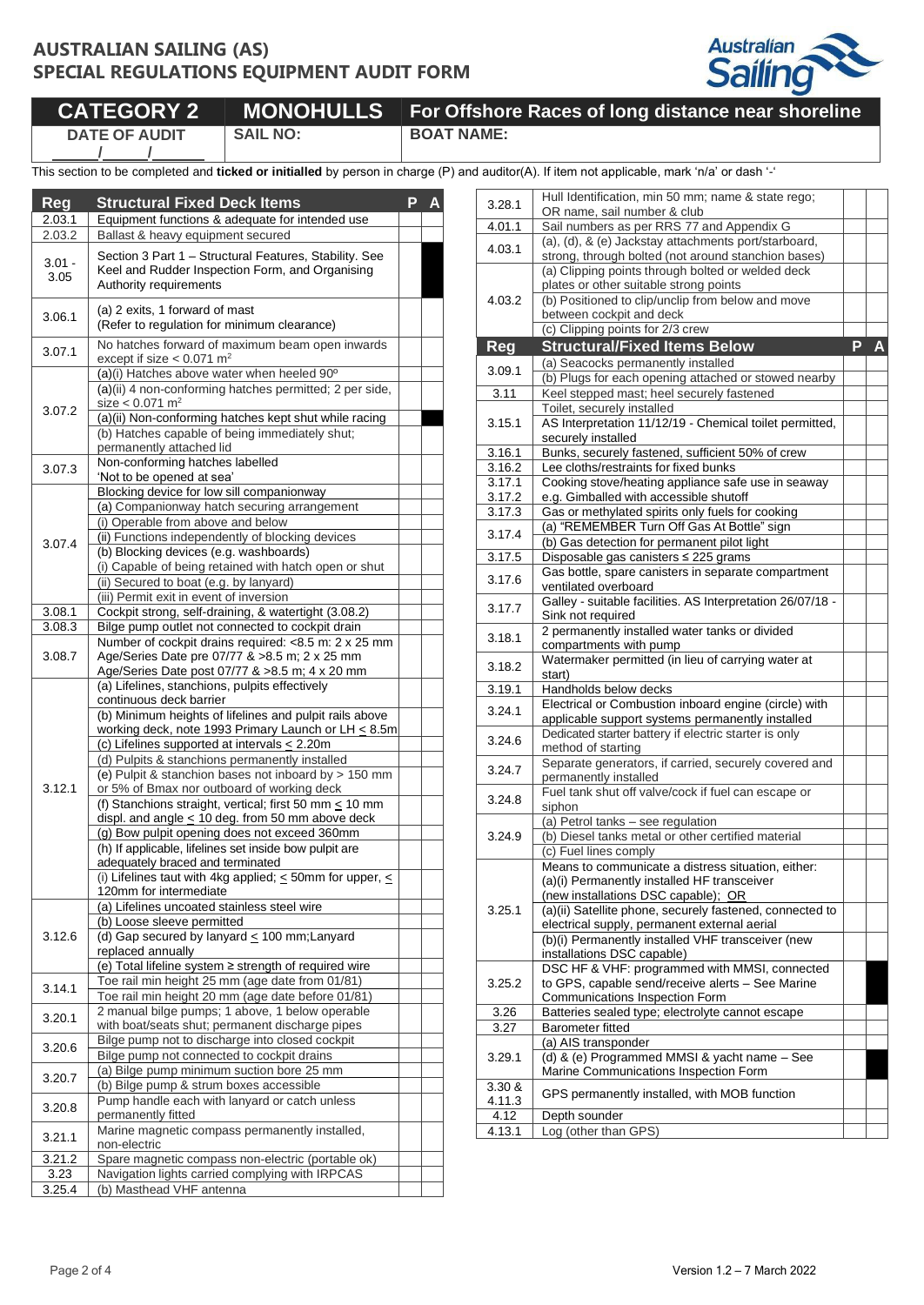

|            | <b>CATEGORY 2</b>                                   | <b>MONOHULLS</b>                                                                                    |   |                   | For Offshore Races of long dista                             |
|------------|-----------------------------------------------------|-----------------------------------------------------------------------------------------------------|---|-------------------|--------------------------------------------------------------|
|            | <b>DATE OF AUDIT</b>                                | <b>SAIL NO:</b>                                                                                     |   | <b>BOAT NAME:</b> |                                                              |
|            |                                                     |                                                                                                     |   |                   |                                                              |
|            |                                                     |                                                                                                     |   |                   | (e) Life raft launch time 15 s                               |
| <b>Reg</b> | <b>Portable Equipment</b>                           |                                                                                                     | P | 4.20.1            | A grab bag for each liferaft                                 |
| 3.18.4     |                                                     | Emergency water 1 litre per crew additional                                                         |   |                   | (a) Lifebuoy; self-igniting lig                              |
| 3.20.9     |                                                     | 2 x 8 litre buckets, stout construction with lanyard                                                |   |                   | Lifesling, self-igniting light; i                            |
| 3.23.4     |                                                     | Reserve navigation lights, independent of main power                                                |   | 4.21.1            | (b) Additional lifebuoy, in rea                              |
| 3.23.5     | Spare bulbs except for multiple LED array           | (b)(ii) Handheld VHF transceiver; waterproof                                                        |   |                   | (b)(i) Whistle, drogue, self-ig                              |
| 3.25.1     |                                                     | (a) Emergency HF antenna, independent of mast (if                                                   |   |                   | (b)(ii) Pole and flag floating                               |
|            | HF required)                                        |                                                                                                     |   |                   | attached to lifebuoy with 3 n                                |
|            | (a) Emergency VHF antenna                           |                                                                                                     |   | 4.21.2            | 1 x lifebuoy to be of perman                                 |
| 3.25.5     |                                                     | (a) Emergency satellite phone antenna or other means                                                |   | 4.21.4            | Lifebuoys, lifeslings fitted wi                              |
|            |                                                     | to maintain sat phone comms, independent of                                                         |   | 4.21.5            | Lifebuoys, lifeslings safety o                               |
|            | mast (if satellite phone required)                  |                                                                                                     |   |                   | Waterproof container for fla                                 |
| 3.25.7     | Two means of receiving weather bulletins            |                                                                                                     |   |                   | 4 x red parachute flares                                     |
| 4.01.2     |                                                     | Portable sail number on separate cloth with lanyards                                                |   | 4.22.1            | 4 x red hand flares                                          |
|            |                                                     | (b) Jackstays (1 port, 1 starboard); strength & materials                                           |   |                   | 2 x white hand flares                                        |
| 4.03.1     | as per regulation                                   |                                                                                                     |   |                   | 4 x orange smoke flares                                      |
| 4.04.1     |                                                     | 2 x fire extinguishers 1A:10BE dry powder min or                                                    |   | 4.23.1            | Heaving line minimum 15 m                                    |
|            | equiv.                                              |                                                                                                     |   |                   | (a) Storm jib; area complian                                 |
| 4.04.4     |                                                     | Fire blanket (for cooking device with open flame)                                                   |   | 4.24.1            | (b) Storm trysail; area comp                                 |
|            |                                                     | (a) Anchors & ground tackle as per Table 1                                                          |   |                   | 50% of luff                                                  |
|            |                                                     | (b) Anchor & warp sizes Table 2 or Table 3                                                          |   |                   | (c) Heavy weather jib; area                                  |
| 4.05.1     |                                                     | Anchor 1 Typekg/size                                                                                |   |                   | (a) Trysail and storm jib to b                               |
|            |                                                     | Anchor 2 Typekg/size                                                                                |   |                   | if purchased before 07/2005<br>(b) Sheeting positions for st |
|            |                                                     | (c) Primary anchor assembled, attached to tackle                                                    |   |                   | (c) Storm & heavy weather j                                  |
|            |                                                     | (i) Watertight spotlight; spare batteries & bulbs if                                                |   | 4.24.2            | stay independent of any luff                                 |
| 4.06.1     | replaceable                                         |                                                                                                     |   |                   | (d) Sail numbers both sides                                  |
|            |                                                     | (ii) 2 x flashlight floating type; spare batteries & bulbs                                          |   |                   | (e) Storm trysail to set with i                              |
|            | if replaceable                                      |                                                                                                     |   |                   | (a) Aromatic polyamides, ca                                  |
| 4.07.2     |                                                     | First Aid Manual (St Johns or Red Cross) (current ed.)                                              |   | 4.24.3            | used for storm jib, trysail                                  |
| 4.07.4     | alternative brands permitted                        | First aid kit, waterproof container; contents listed;                                               |   | 4.26              | Retrieval method of crew fro                                 |
| 4.07.9     |                                                     |                                                                                                     |   | 4.27              | V Distress sheet or Internati                                |
| 4.07.9     |                                                     | First aid contents as per list at end of this form                                                  |   | 4.28.1            | Stowage chart, displayed                                     |
| 4.08       | Foghorn                                             |                                                                                                     |   |                   | (a) Lifejacket ≥ 150N (not "M                                |
| 4.10.1     |                                                     | Charts (may be solely electronic), plotting equipment                                               |   |                   | 1 per crew, plus minimum 1                                   |
| 4.10.2     |                                                     | Collision Regulations; electronic or hard copy<br>Current AS "Racing Rules of Sailing" and "Special |   |                   | Number (1 per crew)                                          |
| 4.10.3     |                                                     | Regulations Part 1"; electronic or hard copy                                                        |   |                   | Number (minimum 1 spa                                        |
|            |                                                     | Handheld GPS, water resistant, spare battery(s) or                                                  |   |                   | Total                                                        |
| 4.11.2     |                                                     | alternative means of charging (AS Interpretation                                                    |   | 5.01.1            | (See regulation for compliar                                 |
|            |                                                     | 11/12/19 - may be combined handheld VHF)                                                            |   |                   | (d) Each lifejacket retro tape                               |
| 4.14.1     | Emergency tiller if not tiller steered              |                                                                                                     |   |                   | (d) From 1/7/23 - Each lifeja                                |
| 4.14.2     | Alternative steering method for rudder loss         |                                                                                                     |   |                   | (f)(ii) If inflatable, min 1 spar                            |
| 4.15.1     |                                                     | Tools, spares parts, effective way to cut rigging                                                   |   |                   | spare auto rearming kit                                      |
| 4.15.2     | Bosun's chair or climbing harness                   |                                                                                                     |   |                   | Safety harness, line with sn                                 |
| 4.15.3     |                                                     | Sharp knife sheathed, restrained in or near cockpit                                                 |   | 5.02.1            | 1 per crew<br>Numl                                           |
| 4.16.1     | Name on all buoyant equipment & items               |                                                                                                     |   |                   | (See regulation for compliar                                 |
| 4.16.2     |                                                     | Personal lifejacket marked to identify owner                                                        |   |                   | For 30% of crew                                              |
| 4.17       |                                                     | Retroreflective tape on lifebuoys, lifeslings, liferafts                                            |   |                   | (i) Tethers 1m long (in addi                                 |
| 4.18.1     | (a) 406MHz EPIRB; GPS capable                       |                                                                                                     |   | 5.02.2            | OR included in 5.02.1 a                                      |
|            | Number of EPIRBs ≥ number of liferafts              |                                                                                                     |   |                   | (ii) 2 m with midpoint clip Of                               |
| 4.18.2     | Number of EPIRBs                                    |                                                                                                     |   |                   | Twin lines, one $\leq 1$ m & sec                             |
|            |                                                     | (a) Stored in an easily accessible, protected location                                              |   | 5.03              | Personal light (strobe or SC                                 |
|            | (c) Regularly tested                                |                                                                                                     |   |                   | Num<br>crew<br>(a) 406 MHz Personal Local                    |
| 4.18.3     | (d) Registered with relevant authority              |                                                                                                     |   |                   |                                                              |
|            | Crew trained in use                                 |                                                                                                     |   |                   | GPS; 1 per crew<br>Num<br>(b) AIS personal beacon re         |
|            |                                                     | Additional EPIRB(s) in liferaft ( $x$ or $\checkmark$ - circle) or                                  |   | 5.05.1            | required by Notice of Race)                                  |
| 4.18.4     | accessible location ( $x$ or $\checkmark$ - circle) |                                                                                                     |   |                   | (c) AIS personal beacon red                                  |
|            |                                                     | Liferaft compliant type as per 4.19.1 and 4.19.2                                                    |   |                   | Numl<br>1 per crew                                           |
| 4.19.1     |                                                     | No. of liferafts Total crew capacity                                                                |   |                   | (a) PLB and AIS within batte                                 |
|            | Liferaft stowage                                    |                                                                                                     |   | 5.05.2            | (b) Regularly tested                                         |
|            |                                                     | (a)(i) Rigid container; on working deck/cockpit; OR                                                 |   |                   | (c) Registered with relevant                                 |
|            |                                                     | (a)(ii) Rigid container or valise stowed in dedicated                                               |   |                   | Crew to be trained in use of                                 |
| 4.19.3     |                                                     | locker opening to cockpit/working deck/transom; OR                                                  |   | 5.05.3            | beacons                                                      |
|            |                                                     | (b) If boat launch before 06/2001, valise ≤40kgs                                                    |   |                   |                                                              |
|            |                                                     | stowed below near companionway permitted                                                            |   |                   |                                                              |
|            |                                                     | (d) Painter should be made fast to strong point                                                     |   |                   |                                                              |
|            |                                                     |                                                                                                     |   |                   |                                                              |

#### seconds ht, drogue; in reach; OR  $\overline{\text{in}}$  reach ach of helmsman gniting light  $\overline{1.8}$  metres above water, netres of line hent buoyancy ith retroreflective material .<br>olour Waterproof container for flares 4.23.1 Heaving line minimum 15 m (a) Storm jib; area compliant bliant OR mainsail reefing compliant e highly-visible colour; OR 5, patches 20% of area torm, heavy weather sail jib means of attachment to groove device trysail in-mast furling mainsail arbon fibre & similar not om water ional signal (square/circle) Mae West"), in service; spare  $(f)(I)$ Number (1 per crew) ............................ ne) ................... nc, .......<br>on board: ........................ nce standards) e, whistle, crotch strap/s acket to have sprayhood re cylinder & (if appropriate) ap hook each end  $(\leq 2$  m); ber ............. nce standards) **ition** to 5.02.1) No.............. as follows: (∵<br>| ii) 2 m with Mo ..............<br>| No ............. <u>No ............</u> DLAS LSA 2.2.3); 1 per ber ............. tor Beacon (PLB) with GPS; 1 per crew Number ................. (b) AIS personal beacon **recommended**. (May be  $r$ . 1 per crew  $\sum_{n=1}^{\infty}$  No ...... auired for double handed ber ........... ery life authority (PLB) PLBs and AIS personal